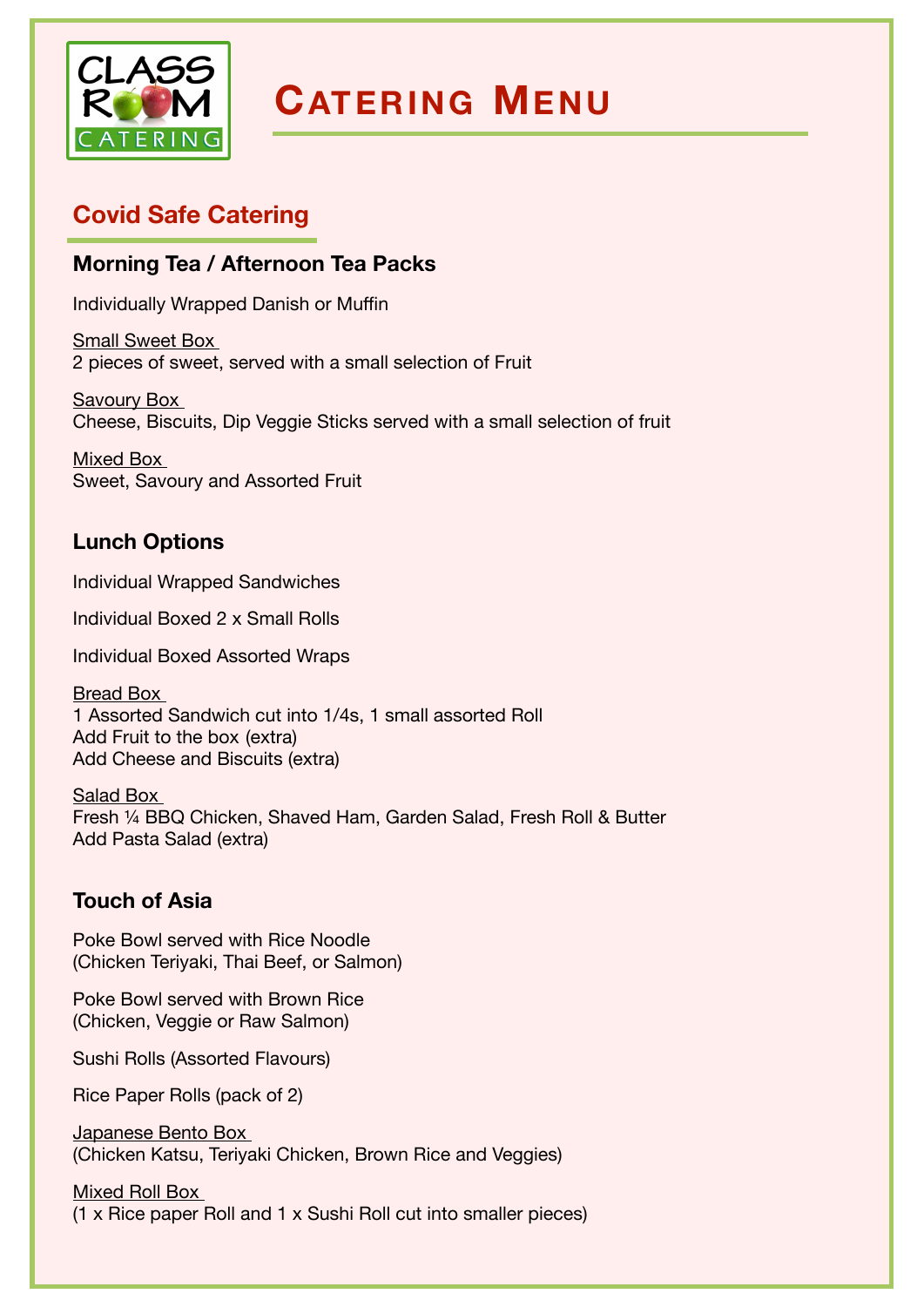

# **CATERING MENU**

# **Sweet**

### **Slices/Cakes**

Selection of Banana Cake, Carrot Cake, Caramel Slice, Apple Slice, Jam Coconut Slice, Assorted Danishes, and Assorted freshly made mini muffins. Small tray slices/cakes ……for 6-8 people Large tray slices/cakes ……for 10-12 people

## **Danishes and Muffins**

Your choice of fresh Danishes including Apple, Blueberry and Apricot, cut into bite size pieces and served with assorted mini muffins.

Large tray slices/cakes ……for 10-12 people

#### **Fruit Platter**

Selection of fresh seasonal fruit including wedges of Watermelon, Dew Melon,Rock melon, Pineapple and Strawberries and Grapes (Seasonal) Small or Large Fruit Platter

#### **Basic Cheese Platter**

Pre Cut Block Cheese served with Dip, Carrots, Celery and Biscuits. Small and Large platters available.

#### **Cheese and Dip Platter**

Assorted cheeses, meats, dip, olives, cherry tomatoes & variety of biscuits. Large Platter …………10 people

## **Gourmet Tart Platter**

Approx. 25 pieces per tray. Your choice of a selection of gourmet tarts including: Portuguese, Chocolate Portuguese, Lemon, Apricot & Almond, Chocolate, Pear & Almond,Blueberry & Ricotta, Raspberry & Ricotta and Custard Tart.

#### **Devonshire Tea Platter**

Approx. 20 pieces per tray. A variety of Date, Sultana or Plain Scones cut and served with Strawberry Jam and fresh Cream

## **Savoury**

#### **Sandwiches and Rolls**

Your choice of Gourmet Sandwich triangles or fresh mini rolls (Made with white, whole meal and multigrain) With fillings including Roast Chicken, cheese & avocado, Red salmon and cucumber, Egg & Lettuce, Roast Beef and Relish, Ham, Cheese & Tomato just to name a few.

Small Tray Sandwiches………… for 2-3 people (4 Sandwiches per tray)

Large Tray Sandwiches...............for 6 people (8 sandwiches per tray)

Large Tray Mini Crunchy Rolls……….8-10 people (15 rolls per tray)

#### **Wraps**

Available in Plain, Sun-dried Tomato and Spinach. With fillings including Roast Chicken and Salad, Cheese, Salad & avocado, Red salmon and cucumber, Egg & Lettuce, Roast Beef and Salad, Ham, Cheese & Tomato.

Small Tray Assorted Wraps……..5 wraps per tray (Wraps are halved, so 10 pieces per tray)

Large Tray Assorted Wraps……..9 wraps per tray

(Wraps are halved, so 18 pieces per tray)